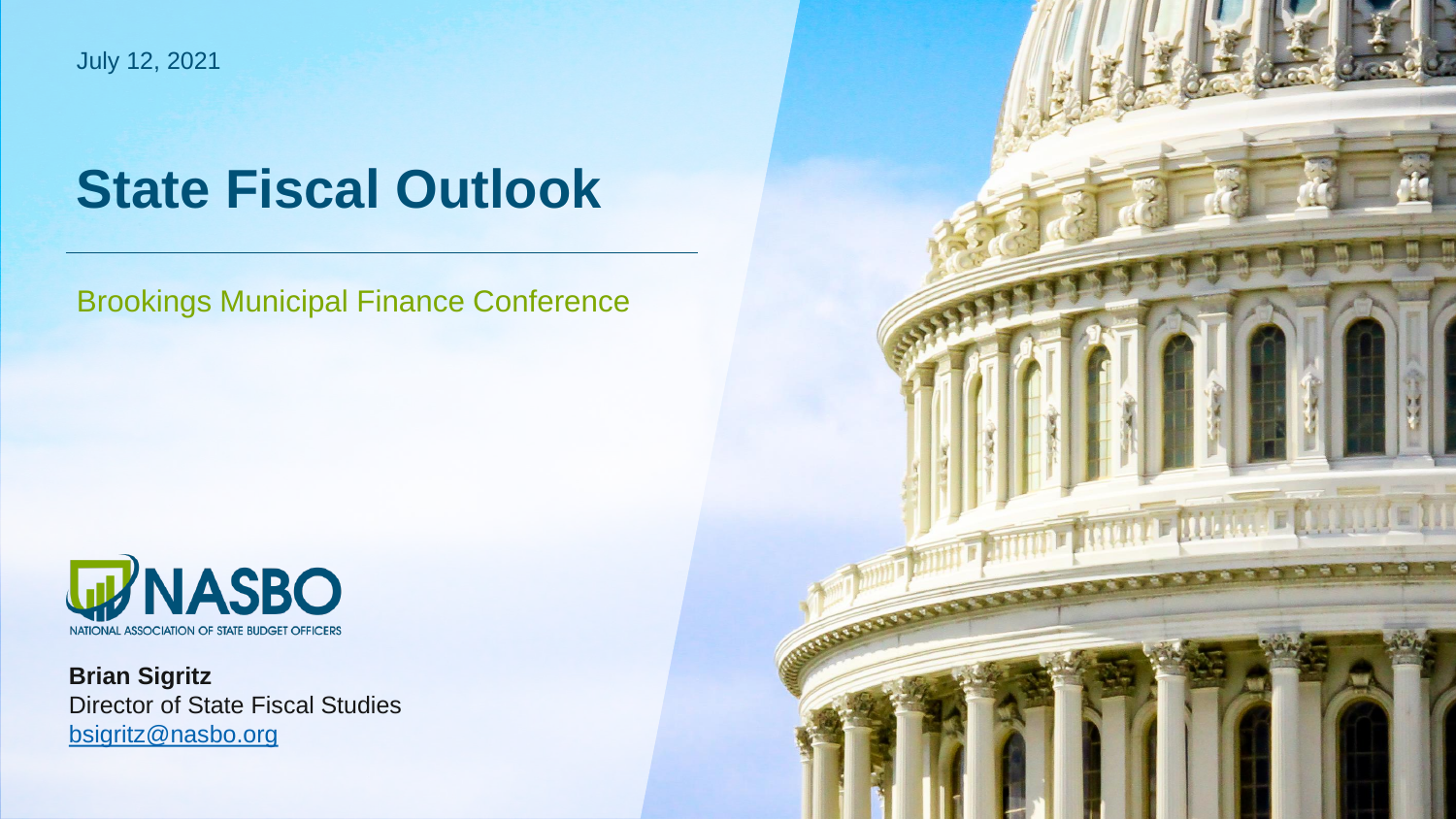

States saw revenue decline in fiscal 2020 after nine consecutive years of growth, with modest growth estimated for fiscal 2021

State revenue forecasts have improved considerably since this time last year, strengthened by federal stimulus and other factors

Pandemic's impact has been uneven, hitting all states but in different ways and magnitudes depending on economies, tax structures, virus transmission, etc.

Rapidly evolving economic and public health conditions have presented extraordinary challenges and uncertainties for state budgeting

Despite recent improvements, state general fund spending and revenue levels remain below pre-pandemic projections

## COVID-ERA State Fiscal Environment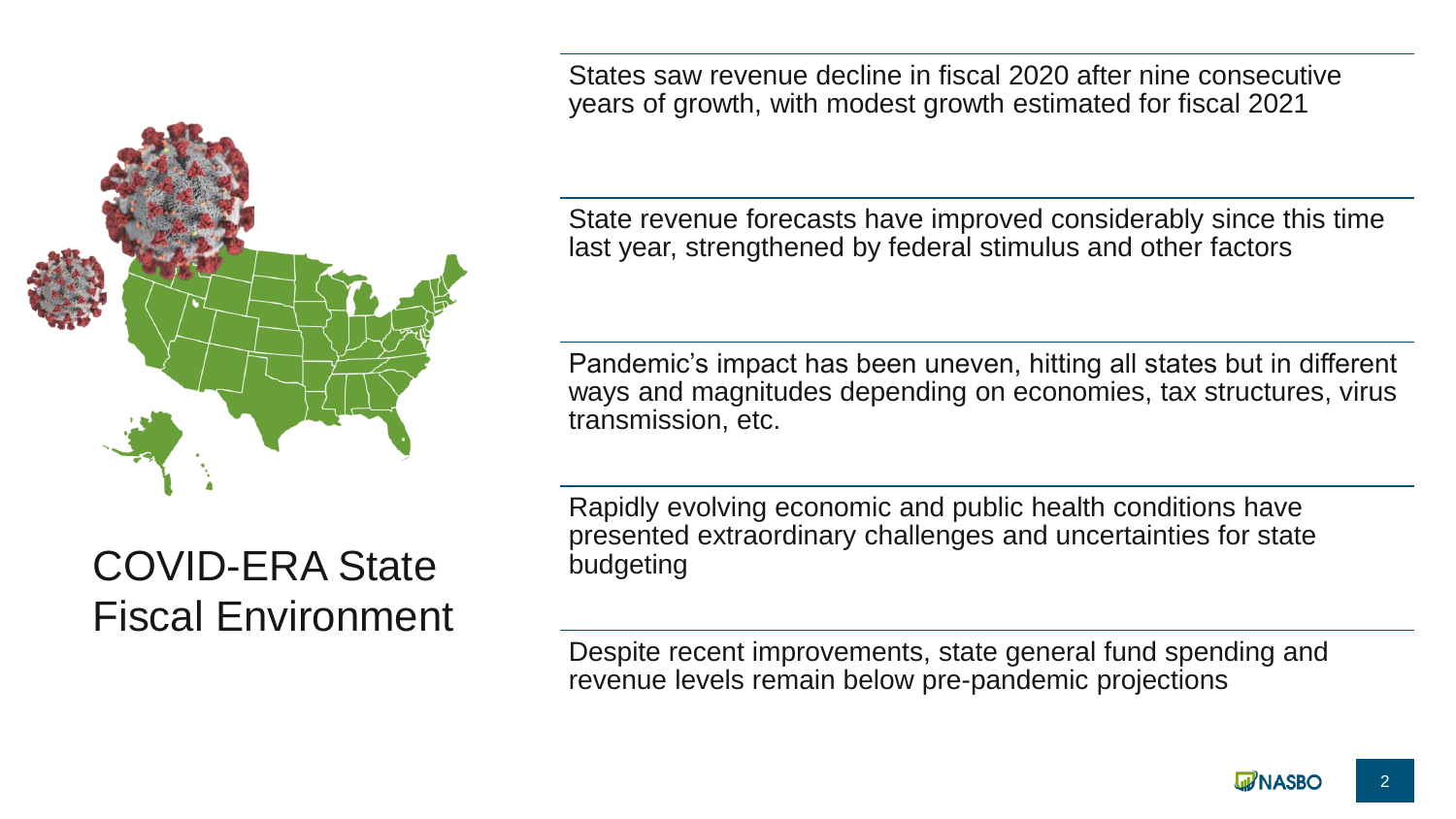

#### **New Report on FY 2022 Budget Proposals Reflects Improvement in State Fiscal Conditions Compared to When States Adopted FY 2021 Budgets**

General Fund Appropriation Changes By Program Area (In Billions)\*



2021 Enacted 2022 Recommended

\*\*Fiscal 2022 recommended spending changes are compared to enacted appropriation levels for fiscal 2021. Spending changes for fiscal 2021 are compared to enacted levels for fiscal 2020.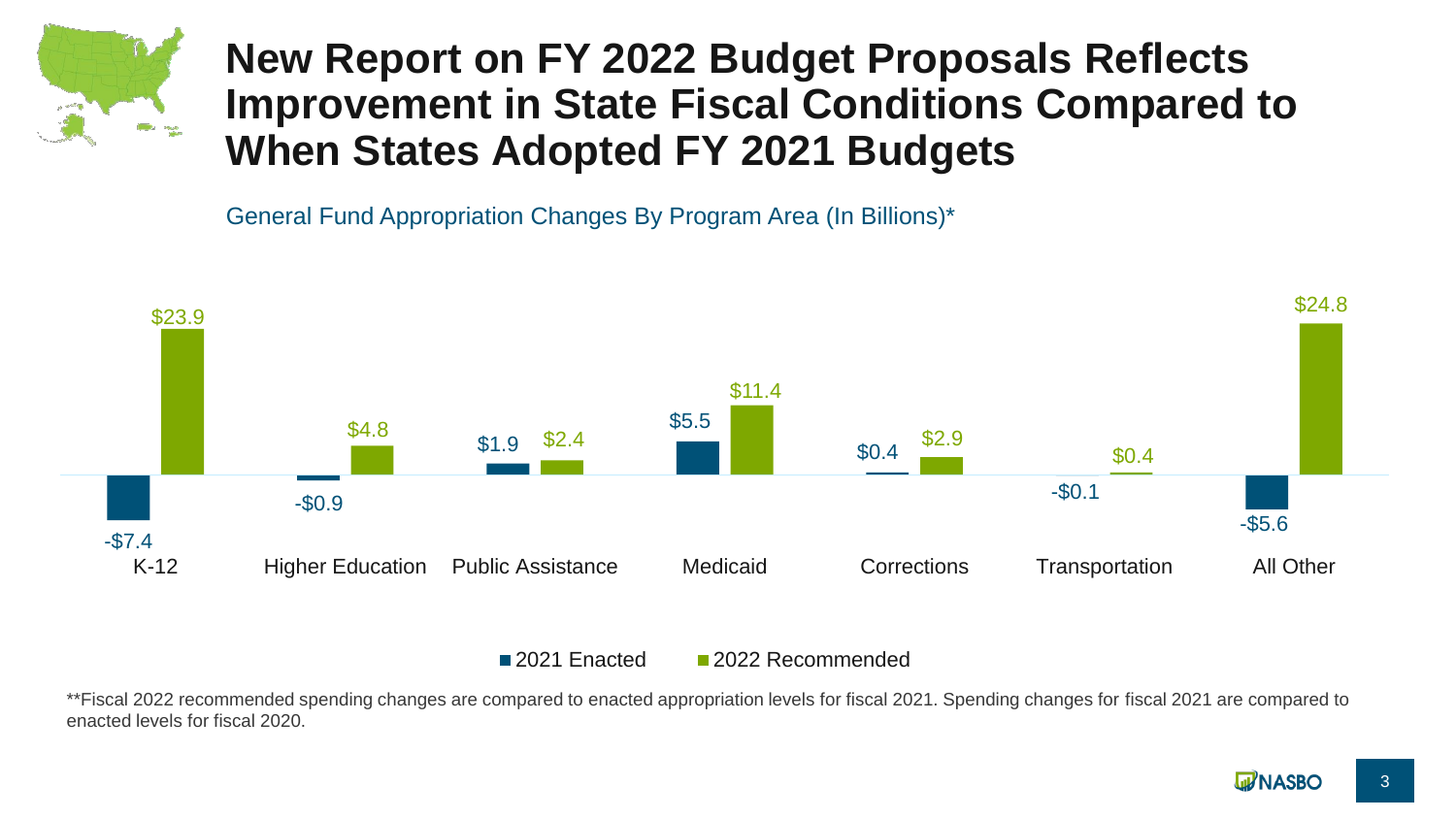

#### **Governors Take Strategic Approach to Managing Budgets in Fiscal**

State Budget Management Strategies, Fiscal 2021 and Fiscal 2022



2021 Enacted/Mid-Year 2022 Recommended

\*Data for 2021 Enacted budget management strategies is from NASBO's Fall 2020 Fiscal Survey of States and combined with fiscal 2021 Mid-Year actions reported in NASBO's Spring 2021 Fiscal Survey of States. States that reported the same action for fiscal 2021 in both surveys are only counted once.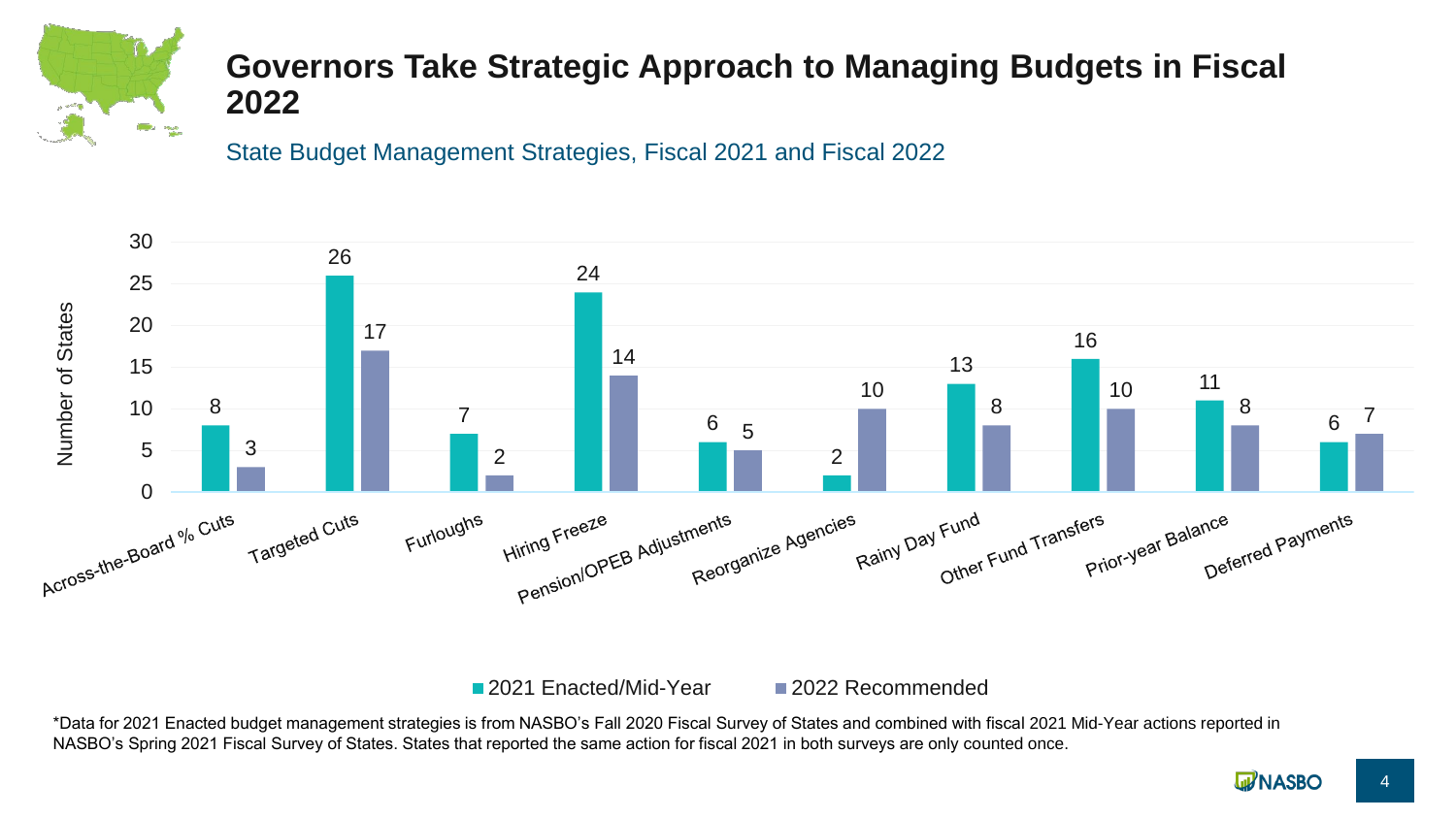

### **12 States Made Mid-Year Budget Reductions in Fiscal 2021 Due to a Shortfall**

Budget Cuts Made After The Budget Passed



*Gray boxes denote recessionary periods, based on a July-June fiscal year calendar that most states follow. Recession dates are as follows: Early 1990s recession (July 1990 to March 1991); Early 2000s recession (March 2001 to November 2001); Great Recession (December 2007 to June 2009); COVID-19 Recession (February 2020 - present).* 

*Note: Beginning in Fiscal 2018, NASBO asked states reporting net mid-year budget reductions whether the reductions were made due, at least in part, to a revenue shortfall. Effective in FY2018*  going forward, only states reporting mid-year budget cuts due to a revenue shortfall are included in the totals reported in this figure. Prior to FY2018, particularly in non-recessionary periods, states *that reported mid-year cuts that were due to other reasons, such as a reduction in caseload, would have been included in the counts above.*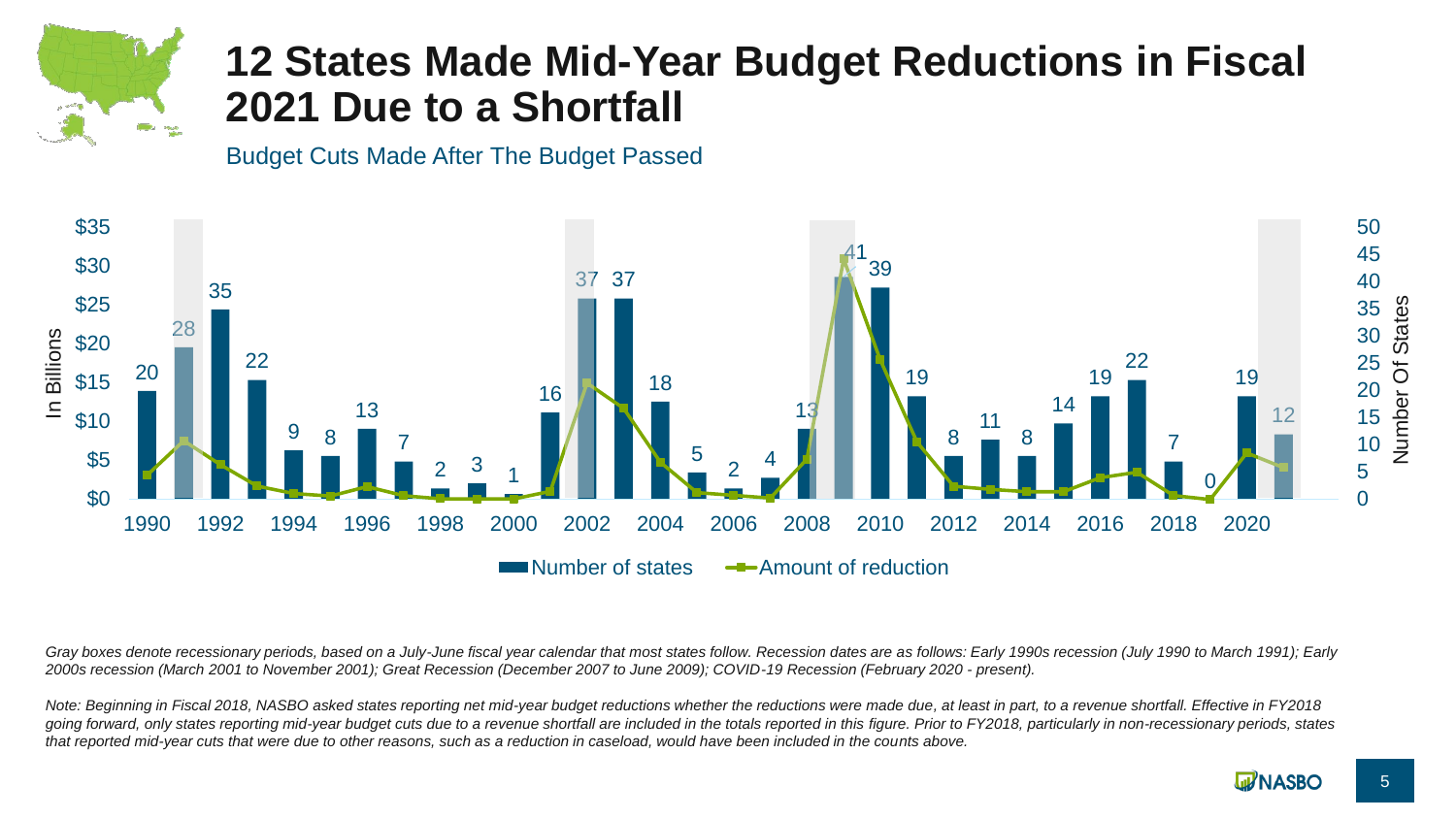

### **General Fund Revenue Estimates Remain Below Pre-Pandemic Projections, Despite Recent Improvements**

General Fund Revenue Estimates Evolved Over the Course of the Pandemic



\*Figures here represent data for 49 states. Comparisons between the figures in this survey edition and prior Fiscal Surveys are adjusted to exclude Ohio, as the state revised its reporting methodology in this survey to exclude federal Medicaid reimbursements from its general fund reporting, which were previously included.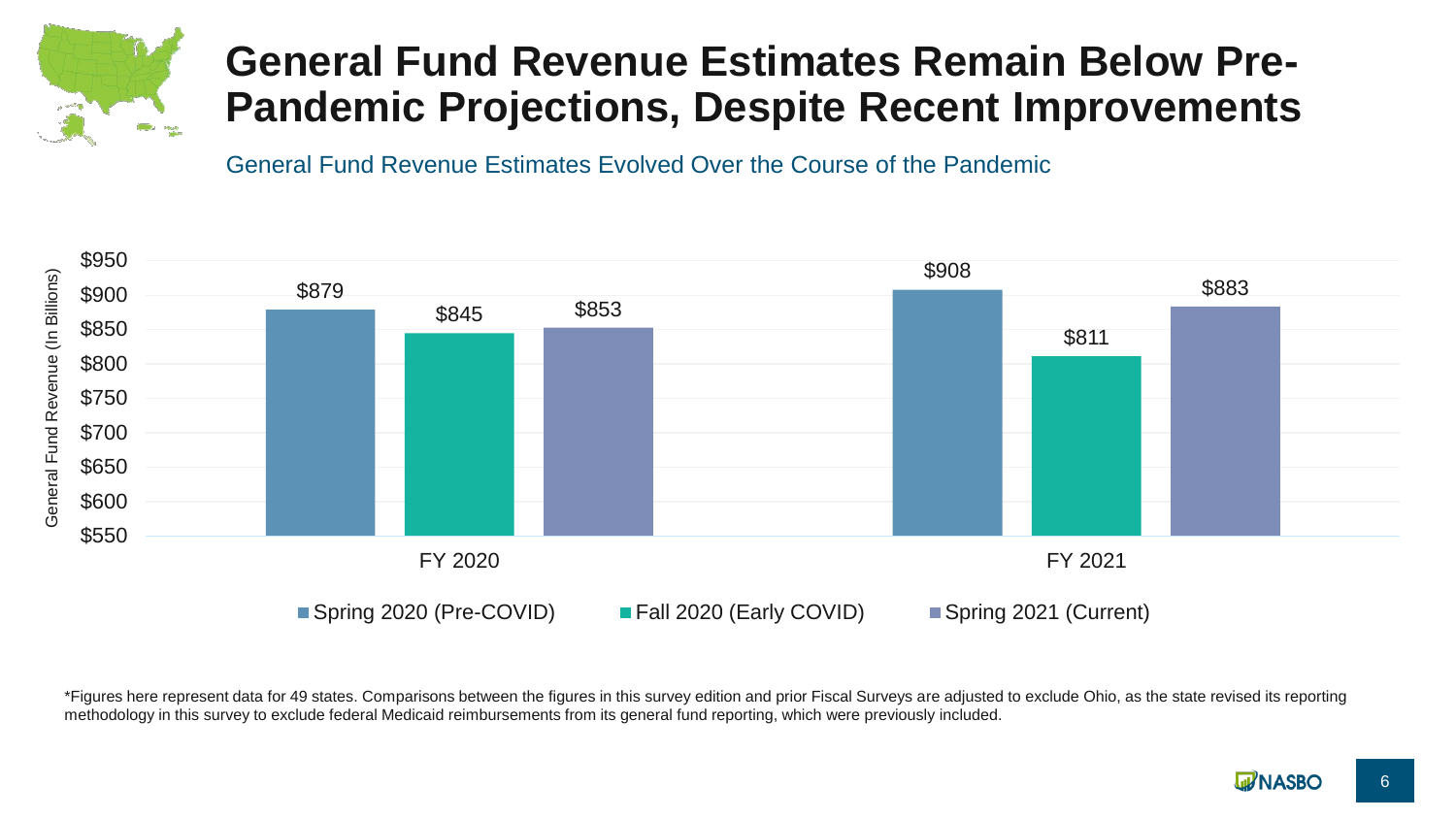

### **Overall State Balances See Small Reductions During Pandemic**

Rainy Day Fund Balances and Total Balances as a Percentage of General Fund Expenditures



\*Fiscal 2022 total balance and rainy day fund balance figures exclude Texas and Wisconsin. Fiscal 2021 and fiscal 2022 rainy day fund balance figures exclude Georgia.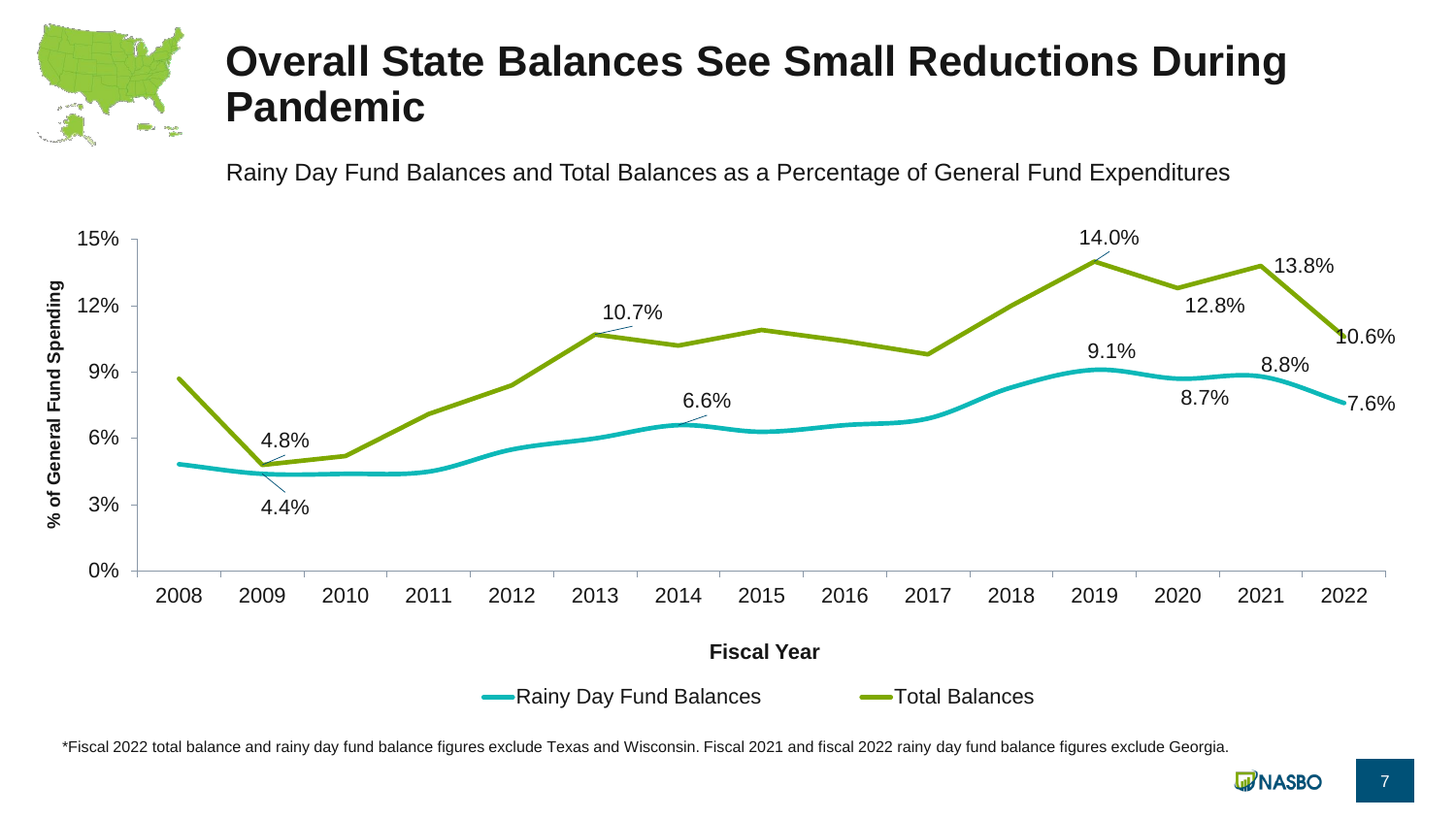Governors' budget proposals for FY22 called for total state spending to be flat, with general fund spending growing moderately and federal funds declining.

Nearly all budget proposals were released before the passage of the American Rescue Plan, partly explaining the anticipated decline in federal funds.

Budget proposals forecasted modest revenue growth for FY22 overall, with year-over-year growth levels impacted by tax deadline shift.

After the release of budget proposals, many states revised revenue forecasts upwards. Some governors released supplemental recommendations.

States are directing additional funds towards a variety of purposes, including reserves, tax relief, assistance to those affected by the pandemic, restoring spending cuts, education and other key priorities.



State Budget Updates Since Data Collection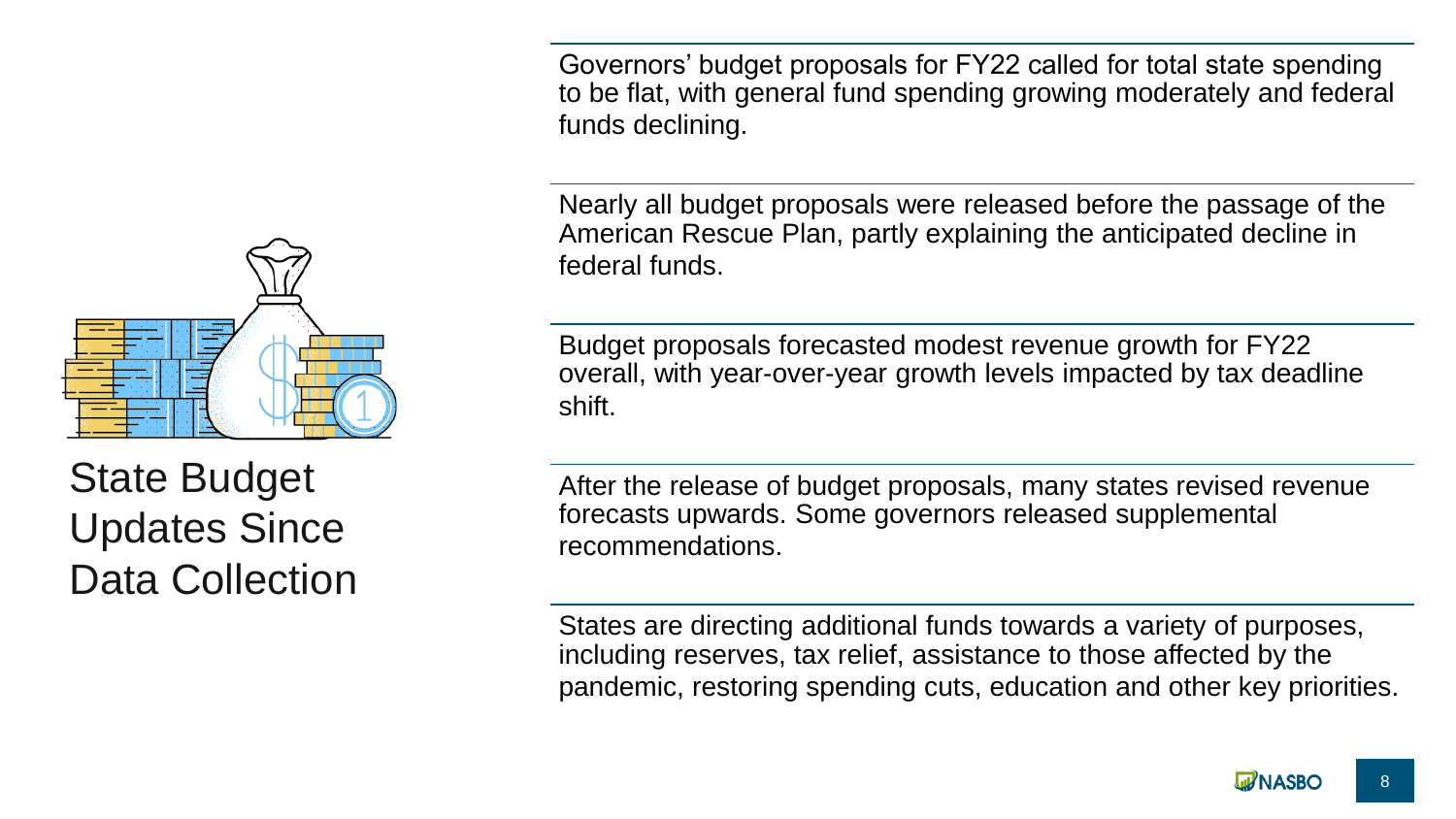

The American Rescue Plan Act included direct aid to states, including to cover lost revenues



Funding to respond to the pandemic, and prepare for future pandemics



Infrastructure Investments: broadband, water, wastewater

American Rescue Plan Act (ARPA)



Premium Pay for workers



Prohibits using funds for transfers to pensions or savings, or for tax cuts